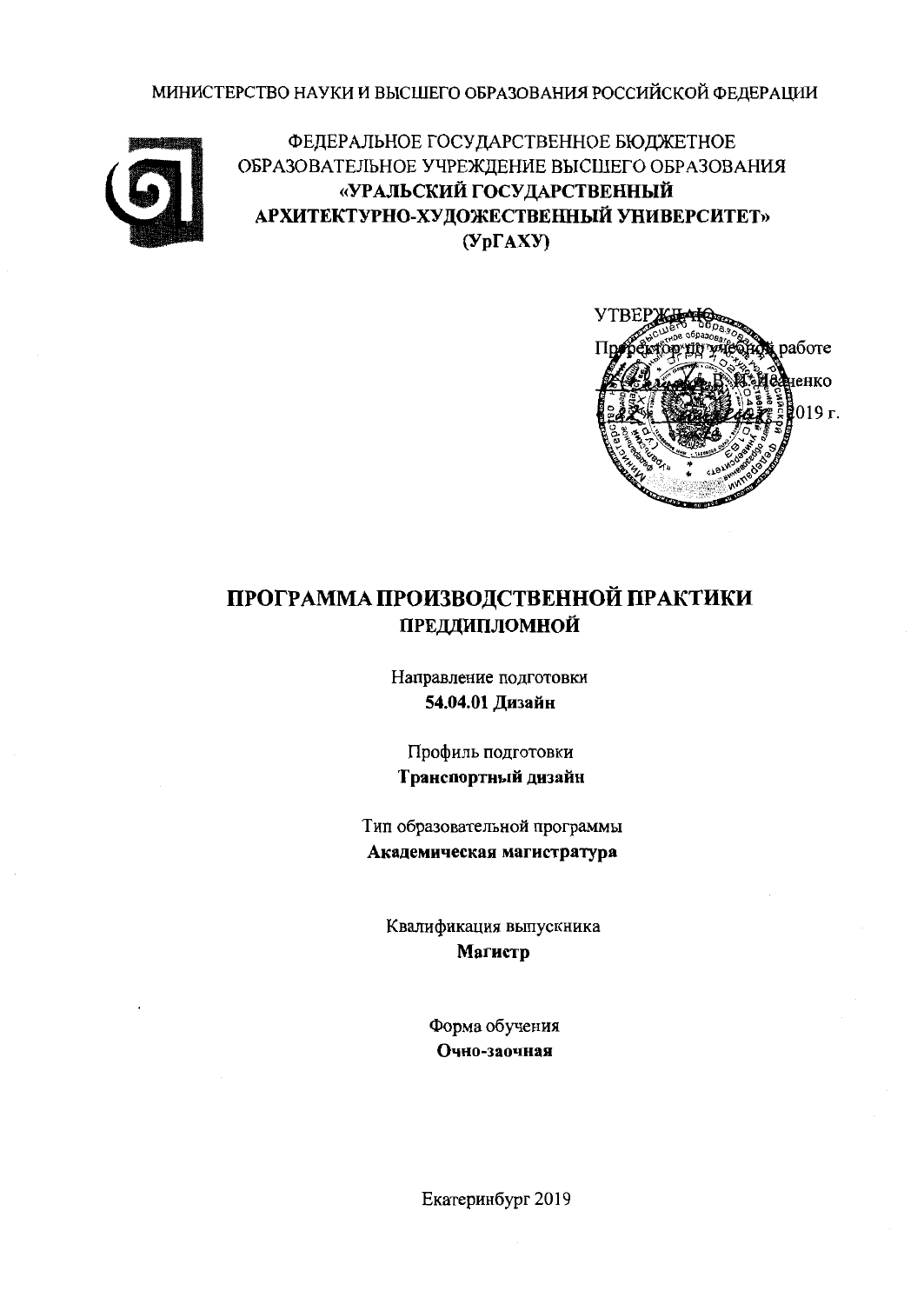| Вид практики               | Производственная                                                                                                                                                   |  |  |  |  |
|----------------------------|--------------------------------------------------------------------------------------------------------------------------------------------------------------------|--|--|--|--|
| Тип практики               | Преддипломная                                                                                                                                                      |  |  |  |  |
| Способ проведения практики | Стационарная, выездная                                                                                                                                             |  |  |  |  |
| Форма проведения практики  | Дискретно:<br>по видам практик - путем выделения в календарном учеб-<br>ном графике непрерывного периода учебного времени<br>для проведения каждого вида практики. |  |  |  |  |

#### 1. Вид, тип практики, способ и форма ее проведения

#### 2. Место практики в структуре образовательной программы

Практика входит в вариативную часть образовательной программы - блок Б2 «Практики».

Практика базируется на освоении студентами дисциплин образовательной программы: «История и методология дизайн-проектирования», «Современные информационные технологии», «Дизайн-проектирование средств транспорта».

Для успешного освоения практики студенты должны знать методику дизайнпроектирования, навыки 3D-моделирования и цифровых презентаций.

Практика проводится в целях выполнения выпускной квалификационной работы  $(BKP)$ .

#### 3. Место и время проведения практики

База практики - кафедра Индустриального дизайна УрГАХУ, профильные организации.

Время проведения практики в соответствии с графиком учебного процесса - 14 недель 5 семестра после завершения студентами теоретического обучения.

Выбор места проведения практики для лиц с ограниченными возможностями здоровья и инвалидов производится с учетом требований доступности места проведения практики для данной категории обучающихся и рекомендации медико-социальной экспертизы, а также индивидуальной программы реабилитации инвалида, выданной федеральным государственным учреждением медико-социальной экспертизы, относительно рекомендованных условий и видов труда.

## 4. Перечень планируемых результатов обучения при прохождении практики, соотнесенных с планируемыми результатами освоения образовательной программы

4.1. Перечень компетенций, формирующихся у обучающихся в процессе прохождения прак-ТИКИ

| Индекс компетенции | Формируемые компетенции                                                                                             |
|--------------------|---------------------------------------------------------------------------------------------------------------------|
| $OK-1$             | способностью к абстрактному мышлению, анализу, синтезу;                                                             |
| $OK-2$             | готовностью действовать в нестандартных ситуациях, нести соци-<br>альную ответственность за принятые решения.       |
| $O$ $TK-3$         | готовностью использовать на практике умения и навыки в органи-<br>зации научно-исследовательских и проектных работ; |
| $O\Pi K-4$         | способностью вести научную и профессиональную дискуссию;                                                            |
| $OIIK-6$           | способностью самостоятельно приобретать с помощью информаци-                                                        |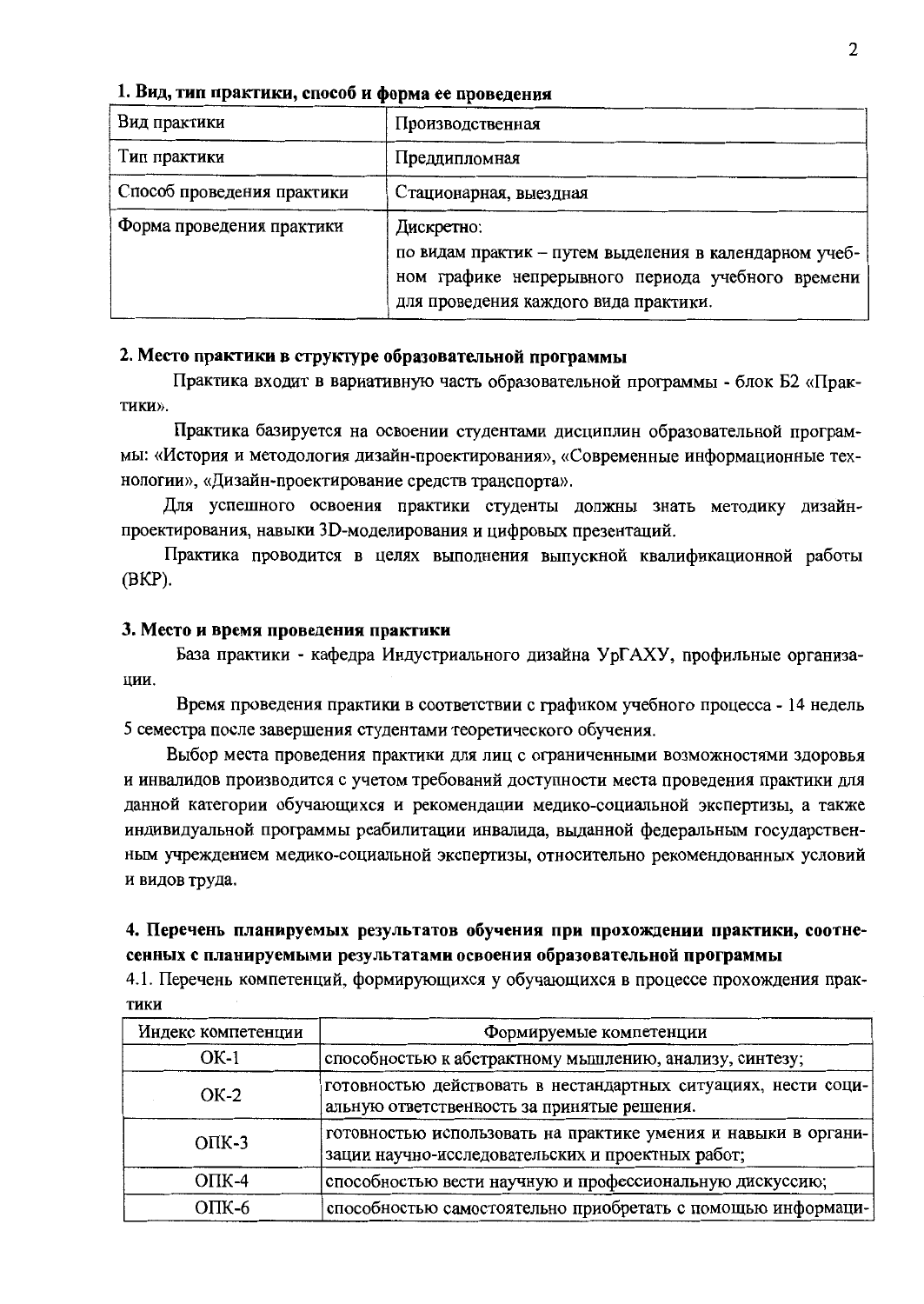| Индекс компетенции | Формируемые компетенции                                                                                                                                                                                                                                                                                                                                                                                                                                                                                                           |
|--------------------|-----------------------------------------------------------------------------------------------------------------------------------------------------------------------------------------------------------------------------------------------------------------------------------------------------------------------------------------------------------------------------------------------------------------------------------------------------------------------------------------------------------------------------------|
|                    | онных технологий и использовать в практической деятельности но-<br>вые знания и умения, в том числе, непосредственно не связанных со<br>сферой деятельности.                                                                                                                                                                                                                                                                                                                                                                      |
| $\Pi K-1$          | готовностью демонстрировать навыки научно-исследовательской<br>деятельности (планирование научного исследования, сбор инфор-<br>мации и ее обработки, фиксирования и обобщения полученных ре-<br>зультатов), способностью представлять итоги проделанной работы<br>в виде отчетов, рефератов, статей, оформленных в соответствии с<br>имеющимися требованиями, с привлечением современных художе-<br>ственных средств редактирования и печати, а также владеть опытом<br>публичных выступлений с научными докладами и сообщениями |
| $\Pi K-3$          | способностью к системному пониманию художественно-творческих<br>задач проекта, выбору необходимых методов исследования и твор-<br>ческого исполнения, связанных с конкретным дизайнерским реше-<br>нием;                                                                                                                                                                                                                                                                                                                          |
| $\Pi K-4$          | подготовленностью к владению рисунком, навыками линейно-<br>конструктивного построения и основами академической живописи<br>и скульптуры, способностью к творческому проявлению своей ин-<br>дивидуальности и профессиональному росту;                                                                                                                                                                                                                                                                                            |
| $\Pi K-5$          | готовностью синтезировать набор возможных решений задач или<br>подходов к выполнению проекта, способностью обосновывать свои<br>предложения, составлять подробную спецификацию требований к<br>проекту и реализовывать проектную идею, основанную на концеп-<br>туальном, творческом подходе, на практике;                                                                                                                                                                                                                        |
| $\Pi K-6$          | готовностью демонстрировать наличие комплекса информационно-<br>технологических знаний, владением приемами компьютерного<br>мышления и способность к моделированию процессов, объектов и<br>систем используя современные проектные технологии для решения<br>профессиональных задач;                                                                                                                                                                                                                                              |
| $\Pi K-7$          | готовностью к оценке технологичности проектно-конструкторских<br>решений, проведению опытно-конструкторских работ и технологи-<br>ческих процессов выполнения изделий, предметов, товаров, их<br>промышленного производства.                                                                                                                                                                                                                                                                                                      |
| $\Pi K-8$          | способностью организовать рабочие места, осуществлять профи-<br>лактику производственного травматизма и профессиональных забо-<br>леваний                                                                                                                                                                                                                                                                                                                                                                                         |
| $\Pi K-9$          | способностью организации работы творческого коллектива испол-<br>нителей, готовностью к принятию профессиональных и управлен-<br>ческих решений, определению порядка выполнения работ и поиску<br>оптимальных решений при создании продукции с учетом требова-<br>ний качества, надежности и стоимости                                                                                                                                                                                                                            |
| $\Pi K-10$         | способностью владеть методами авторского надзора, способами<br>продвижения творческого продукта на рынке услуг и иметь целост-<br>ное представление о проведении процедуры консультационного ха-<br>рактера                                                                                                                                                                                                                                                                                                                       |
| $\Pi$ K-11         | способностью к трансформации художественных идей, результатов<br>научных исследований, внедрению их в практику и организации<br>проведения художественно-творческих мероприятий                                                                                                                                                                                                                                                                                                                                                   |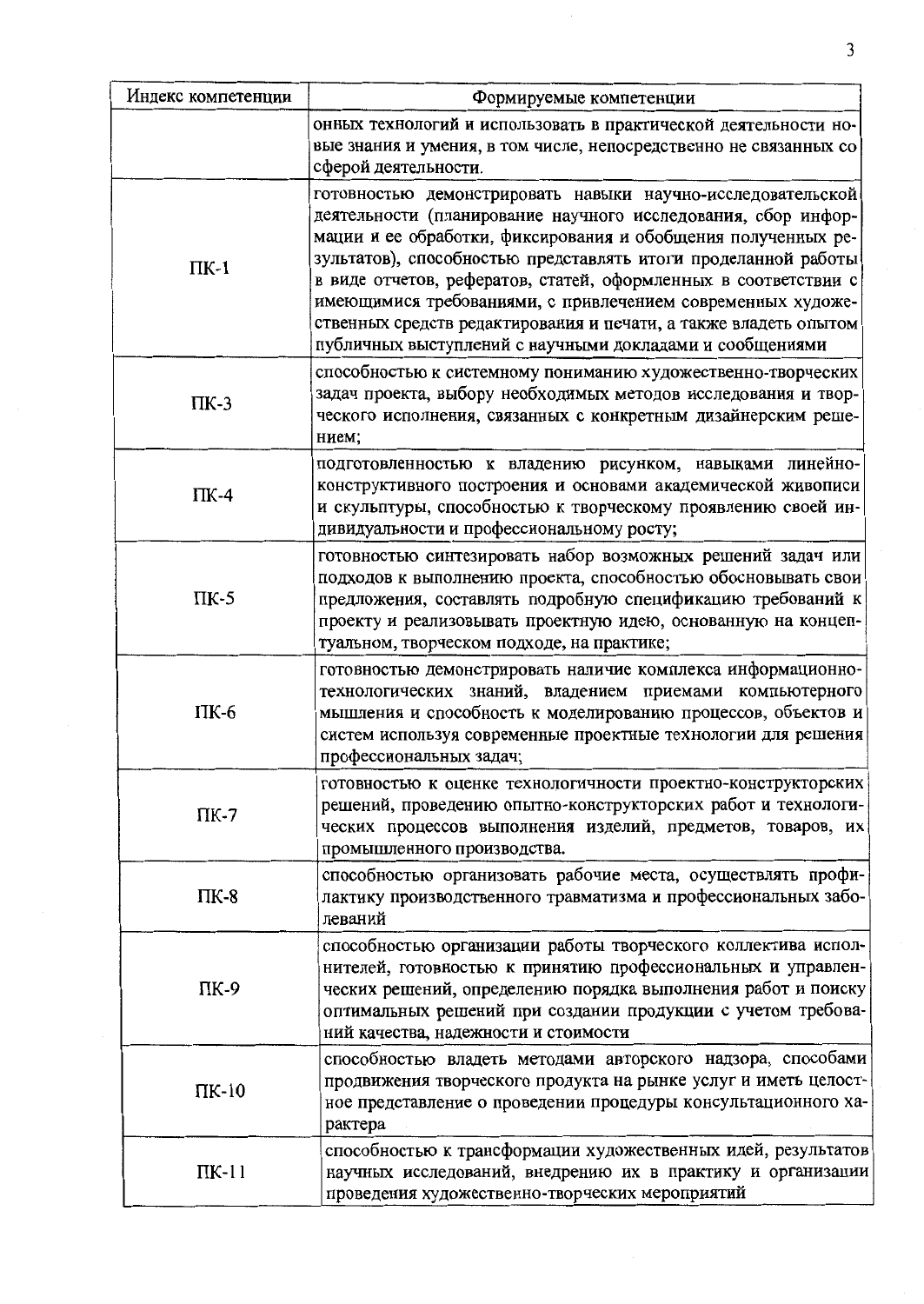4.2. Планируемые результаты обучения при прохождении практики

В результате прохождения данной практики обучающийся должен приобрести следующие практические навыки, умения, общекультурные и профессиональные компетенции:

|         | Индекс<br>компетенции                                                                                                                                                                                                                                                                                                                                                                                                                                                                                                                                                                                                                                                                                                                                                                                                                                                                                                                                                                                                                                                                                                                                                                                                                                                                                                                                                                                                                                                                                                                                                                                                                                                                                                                                                                                                                                                                                                                                                                                                                                              |                                                                                                   |
|---------|--------------------------------------------------------------------------------------------------------------------------------------------------------------------------------------------------------------------------------------------------------------------------------------------------------------------------------------------------------------------------------------------------------------------------------------------------------------------------------------------------------------------------------------------------------------------------------------------------------------------------------------------------------------------------------------------------------------------------------------------------------------------------------------------------------------------------------------------------------------------------------------------------------------------------------------------------------------------------------------------------------------------------------------------------------------------------------------------------------------------------------------------------------------------------------------------------------------------------------------------------------------------------------------------------------------------------------------------------------------------------------------------------------------------------------------------------------------------------------------------------------------------------------------------------------------------------------------------------------------------------------------------------------------------------------------------------------------------------------------------------------------------------------------------------------------------------------------------------------------------------------------------------------------------------------------------------------------------------------------------------------------------------------------------------------------------|---------------------------------------------------------------------------------------------------|
| Знать   | Решение художественно-творческих задач проекта, необходимые<br>методы исследования и творческого исполнения, связанные с<br>конкретным дизайнерским решением.                                                                                                                                                                                                                                                                                                                                                                                                                                                                                                                                                                                                                                                                                                                                                                                                                                                                                                                                                                                                                                                                                                                                                                                                                                                                                                                                                                                                                                                                                                                                                                                                                                                                                                                                                                                                                                                                                                      | $\Pi K-3$                                                                                         |
| Уметь   | Готовностью действовать в нестандартных ситуациях, нести со-<br>циальную ответственность за принятые решения; готовностью<br>использовать на практике умения и навыки в организации науч-<br>но-исследовательских и проектных работ; способностью вести<br>научную и профессиональную дискуссию; способностью само-<br>стоятельно приобретать с помощью информационных техноло-<br>гий и использовать в практической деятельности новые знания и<br>умения, в том числе, непосредственно не связанных со сферой<br>деятельности.                                                                                                                                                                                                                                                                                                                                                                                                                                                                                                                                                                                                                                                                                                                                                                                                                                                                                                                                                                                                                                                                                                                                                                                                                                                                                                                                                                                                                                                                                                                                   | OK-2,<br>$O$ $TK-3$ ,<br>$O$ $TK-4$ ,<br>$O$ $TK-6$                                               |
| Владеть | Способностью к абстрактному мышлению, анализу, синтезу; го-<br>товностью демонстрировать навыки научно-исследовательской<br>деятельности (планирование научного исследования, сбор ин-<br>формации и ее обработки, фиксирования и обобщения получен-<br>ных результатов), способностью представлять итоги проделан-<br>ной работы в виде отчетов, рефератов, статей, оформленных в<br>соответствии с имеющимися требованиями, с привлечением со-<br>временных художественных средств редактирования и печати, а<br>также владеть опытом публичных выступлений с научными док-<br>ладами и сообщениями; подготовленностью к владению рисун-<br>ком, навыками линейно-конструктивного построения и основами<br>академической живописи и скульптуры, способностью к творче-<br>скому проявлению своей индивидуальности и профессионально-<br>му росту; готовностью синтезировать набор возможных решений<br>задач или подходов к выполнению проекта, способностью обос-<br>новывать свои предложения, составлять подробную специфика-<br>цию требований к проекту и реализовывать проектную идею, ос-<br>нованную на концептуальном, творческом подходе, на практике;<br>готовностью демонстрировать наличие комплекса информаци-<br>онно-технологических знаний, владением приемами компьютер-<br>ного мышления и способность к моделированию процессов, объ-<br>ектов и систем используя современные проектные технологии<br>для решения профессиональных задач; готовностью к оценке<br>технологичности проектно-конструкторских решений, проведе-<br>нию опытно-конструкторских работ и технологических процес-<br>сов выполнения изделий, предметов, товаров, их промышленно-<br>го производства; способностью организовать рабочие места,<br>осуществлять профилактику производственного травматизма и<br>профессиональных заболеваний; способностью организации ра-<br>боты творческого коллектива исполнителей, готовностью к при-<br>нятию профессиональных и управленческих решений, определе-<br>нию порядка выполнения работ и поиску оптимальных решений | OK-1,<br>ПК-1,<br>ПК-4,<br>ПК-5,<br>ПК-6,<br>ПК-7,<br>ПК-8,<br>ПК-9,<br>$\Pi$ K-10,<br>$\Pi K-11$ |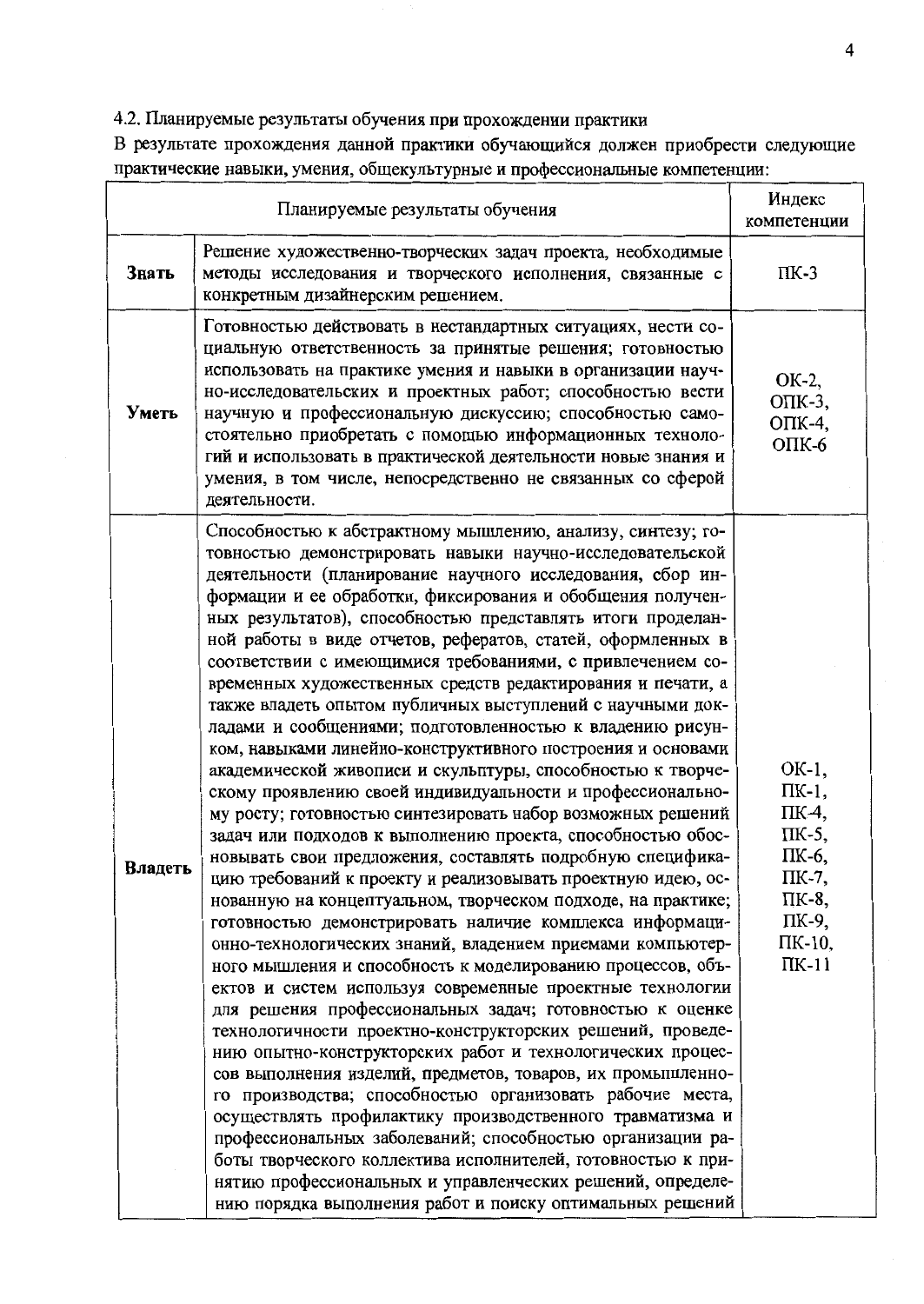| Планируемые результаты обучения                                                                                                                                                                                                                                                                                                                                                                                                                                                    | Индекс<br>компетенции |
|------------------------------------------------------------------------------------------------------------------------------------------------------------------------------------------------------------------------------------------------------------------------------------------------------------------------------------------------------------------------------------------------------------------------------------------------------------------------------------|-----------------------|
| при создании продукции с учетом требований качества, надеж-<br>ности и стоимости; способностью владеть методами авторского<br>надзора, способами продвижения творческого продукта на рынке<br>услуг и иметь целостное представление о проведении процедуры<br>консультационного характера; способностью к трансформации<br>художественных идей, результатов научных исследований, вне-<br>дрению их в практику и организации проведения художествен-<br>но-творческих мероприятий. |                       |

# 5. Трудоемкость практики (объем практики в зачетных единицах и ее продолжительность в академических часах)

Общая трудоемкость учебной практики составляет 21 зачетная единица, 756 академических часов.

|           | Этапы практики                                                                               | Виды учебной работы |                                           |                               |                   |
|-----------|----------------------------------------------------------------------------------------------|---------------------|-------------------------------------------|-------------------------------|-------------------|
|           |                                                                                              |                     | на практике и трудоемкость                |                               |                   |
| $N_2$     |                                                                                              | (в часах)           |                                           |                               | Формы             |
| $\Pi/\Pi$ |                                                                                              | Всего               | Работа под<br>руководством<br>преподават. | Самост.<br>работа<br>студента | контроля          |
| 1.        | Подготовительный этап                                                                        | $\mathbf{1}$        | $\mathbf{1}$                              |                               |                   |
| 1.1.      | Вводная лекция. Инструктаж<br>по технике безопасности                                        | $\mathbf{1}$        | 1                                         |                               |                   |
| 2.        | Рабочий этап                                                                                 | 377                 | 19                                        | 358                           |                   |
| 2.1.      | Разработка инфографика по                                                                    | 92                  | 4                                         | 88                            | Инфографика.      |
|           | отчету НИР.                                                                                  |                     |                                           |                               | Отчет НИР         |
| 2.2.      | Разработка<br>дизайн-<br>предложения. Выбор вариан-<br>тов для эскизного дизайн-<br>проекта. | 95                  | 5                                         | 90                            | Портфолио         |
|           | Эскизный<br>дизайн-проект.<br>2.3. Разработка эскизных вариан-<br>TOB.                       | 95                  | 5                                         | 90                            | Портфолио         |
| 2.4.      | Разработка технического ди-<br>зайн-проекта.<br>Доработка<br>окончательного варианта.        | 95                  | 5                                         | 90                            | Портфолио         |
| 3.        | Завершающий этап                                                                             | 378                 | 20                                        | 358                           |                   |
| 3.1.      | Написание проектного отче-<br>Ta.                                                            | 53                  | 3                                         | 50                            | Проектный отчет   |
| 3.2.      | Разработка и изготовление                                                                    | 53                  | 3                                         | 50                            | Презент. планшеты |

# 6. Содержание практики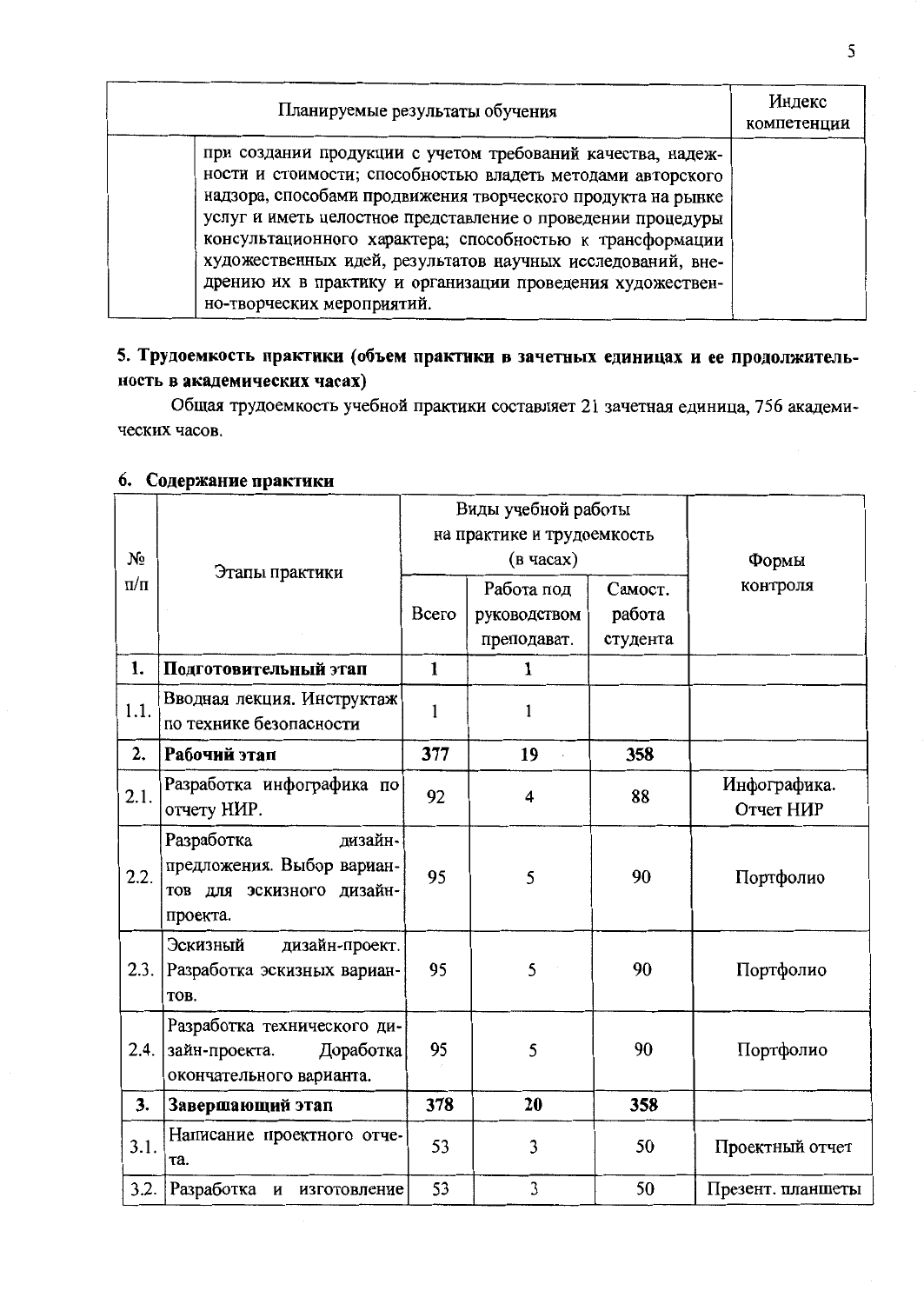| No        | Этапы практики                                   | Виды учебной работы<br>на практике и трудоемкость<br>(в часах) |                                           |                               | Формы                             |
|-----------|--------------------------------------------------|----------------------------------------------------------------|-------------------------------------------|-------------------------------|-----------------------------------|
| $\pi/\pi$ |                                                  | Bcero                                                          | Работа под<br>руководством<br>преподават. | Самост.<br>работа<br>студента | контроля                          |
|           | графических<br>презентацион-<br>ных планшетов    |                                                                |                                           |                               |                                   |
| 3.3.      | Изготовление<br>поискового<br>макетного образца. | 83                                                             | 5                                         | 78                            | Поисковый макет                   |
| 3.4.      | Изготовление цифровой пре-<br>зентации ВКР.      | 63                                                             | 3                                         | 60                            | Цифровая<br>презентация           |
| 3.5.      | профессио-<br>Изготовление<br>нального портфолио | 63                                                             | 3                                         | 60                            | Профессиональное<br>портфолио     |
| 3.6.      | Подготовка отчета о прохо-<br>ждения практики    | 63                                                             | 3                                         | 60                            | Отчет о прохожде-<br>нии практики |
|           | Итого                                            | 756                                                            | 40                                        | 716                           | Зачет с оценкой                   |

# 7. Формы отчетности по практике и форма промежуточной аттестации (по итогам практики)

Аттестация по итогам практики заключается в представлении студентом отчета о прохождении практики, содержащего следующие материалы:

1. Титульный лист (унифицированная форма).

2. Индивидуальное задание на практику.

3. Материалы рабочего и завершающего этапов - проектный отчет формат А4; эскиз презентационных планшетов формат А3; поисковый макет; цифровая презентация ВКР, профессиональное портфолио; портфолио эскизной ручной графики.

Аттестация проводится кафедральной комиссией. Форма зачета: просмотр отчетных материалов. По результатам аттестации обучающемуся выставляется зачёт с оценкой.

Фонд оценочных средств для проведения промежуточной аттестации обучающихся по практике приведен в Приложении 1.

# 8. Перечень учебной литературы и ресурсов сети Интернет, необходимых для проведения практики

### 8.1. Основная литература

1. Михайлов С., Михайлова А. Основы дизайна. - Казань: Дизайн-квартал, 2008.

### 8.2. Дополнительная литература

1. Карл Ульрих, Стивен Эппингер. Промышленный дизайн. Создание и производство продукта. - М.: Вершина, 2007.

2. Рунге В. Ф., Сеньковский В. В. Основы теории и методологии дизайна. - М.: МЗ-Пресс, 2006.

3. Хрестоматия по дизайну. Тюмень: Институт дизайна, 2005.

### 8.3. Ресурсы ЭБС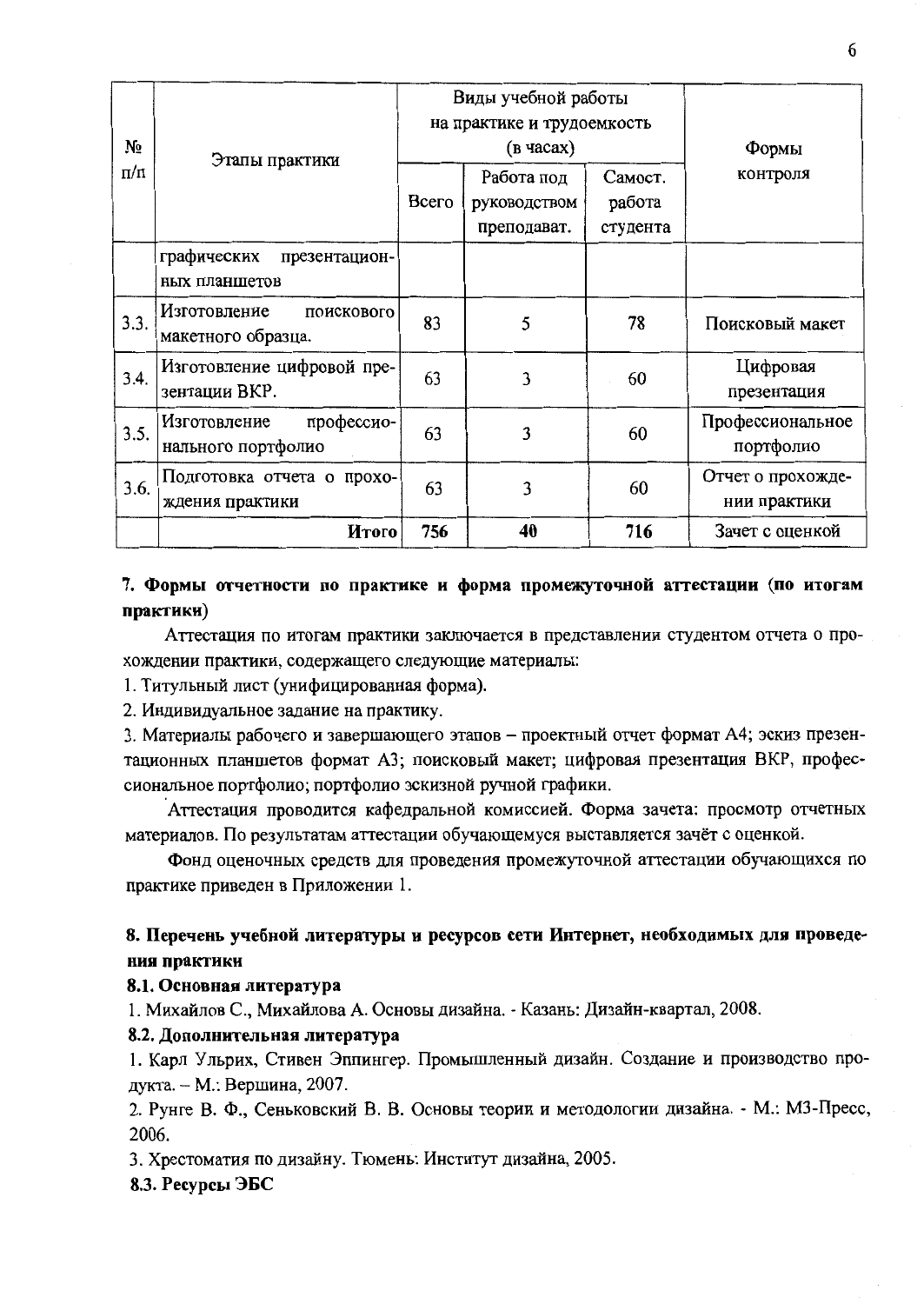1. Глазычев, В.Л. Дизайн как он есть / В.Л. Глазычев. - Москва: Европа, 2006. - 320 с. - Режим доступа: http://biblioclub.ru/index.php?page=book&id=44829

2. Эргодизайн промышленных изделий и предметно-пространственной среды: учеб. пособие / ВНИИТЭ; под ред.: В. И. Кулайкина, Л. Д. Чайновой. - М. : ВЛАДОС, 2009. - 311 с., 8 цв. **YMO** PФ. Режим ИЛ. ил. Лопушено **BV3OB** доступа: http://biblioclub.ru/index.php?page=book view&book id=59254.

3. Старикова, Ю.С. Основы дизайна: учебное пособие / Ю.С. Старикова. - Москва: А-Приор, 2011. - 112 с. - (Конспект лекций. В помощь студенту). - ISBN 978-5-384-00427-1; То же [Электронный ресурс]. - URL: http://biblioclub.ru/index.php?page=book&id=72693.

### 8.4. Базы данных, информационно-справочные и поисковые системы

1. Университетская библиотека. Режим доступа: http://biblioclub.ru/

2. Глазычев, В.Л. Дизайн как он есть. - М.: Европа, 2006.

3. Старикова, Ю.С. Основы дизайна. Конспект лекций. Учебное пособие. - М.: А-Приор, 2011.

4. Справочная правовая «КонсультантПлюс». Режим доступа: система http://www.consultant.ru/

5. Справочная правовая система «Гарант». Режим доступа: http://garant.ru

6. Научная электронная библиотека. Режим доступа: https://elibrary.ru/

7. Электронно-библиотечная система «ZNANIUM.COM». Режим доступа: http:// znanium.com

8. Электронная библиотечная система «ЭБС ЮРАЙТ». Режим доступа: https://biblio-online.ru/

Электронно-библиотечная система Издательства Лань (ЭБС). Режим доступа: 9. https://e.lanbook.com/

| Тип ПО                                | Название                         | Источник                  | Доступность для<br>студентов                      |
|---------------------------------------|----------------------------------|---------------------------|---------------------------------------------------|
| Прикладное ПО<br>Графический пакет    | Adobe Illustrator                | Лицензионная<br>программа |                                                   |
| Прикладное ПО<br>Графический пакет    | Adobe Photoshop                  | Лицензионная программа    | Доступно в ком-                                   |
| Прикладное ПО<br>Графический пакет    | CorelDRAW<br>Graphics Suite      | Лицензионная программа    | пьютерном<br>классе и в ауди-                     |
| Прикладное ПО<br>CATIP                | SolidWorks                       | Лицензионная программа    | ториях для са-<br>мостоятельной<br>работы в УрГА- |
| Прикладное ПО<br>3D-моделирование     | Autodesk 3D<br>Studio Max Design | Лицензионная программа    | XУ                                                |
| Прикладное ПО<br>Операционная система | Microsoft<br>Windows             | Лицензионная программа    |                                                   |

## 9. Перечень информационных технологий, используемых при проведении практики, включая перечень программного обеспечения и ииформационных справочных систем.

### 10. Материально-техническое обеспечение практики

Для подготовительного, рабочего и завершающего этапа необходимы аудитории, оборудованные учебной мебелью (столами и стульями), оборудование для просмотра видеоматериала (видеопроектор, компьютер), компьютерный класс.